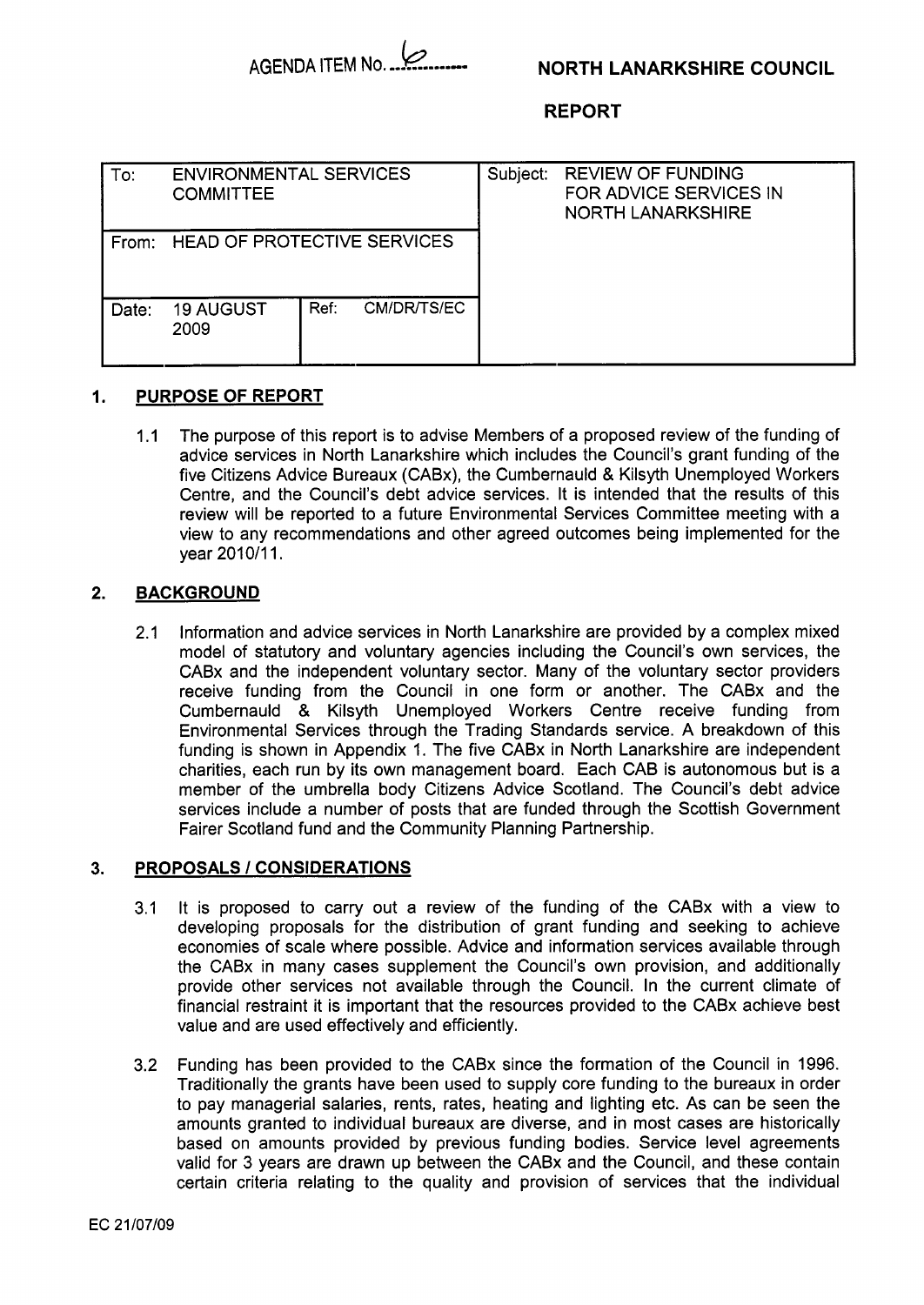bureaux should maintain. Administration of the grants and the monitoring of the service level agreements became the responsibility of the Trading Standards service in 2002.

- 3.3 The Council established a Review Group to look at the provision of information and advice services in North Lanarkshire which reported in 2005. Recommendations from the Review Group relating to the quality and distribution of advice services provided by both the statutory and voluntary sector have since been implemented. The basis for the level of funding did not form part of that review, and the amounts of core funding have remained largely unchanged except for inflationary increases awarded in most years.
- 3.4 The Trading Standards service receives funding through the Fairer Scotland Fund and the Community Planning Partnership which contributes to its own money advice services and those of the CABx and other outside bodies. This funding in its present format will cease at the end of March 2010, and in conjunction with the Chief Executive's service a sustainability review will be carried out to assess the effectiveness of these services and their future provision from next April.
- 3.5 It is proposed to establish a working group to take forward the review of advice services and funding, comprising representatives of the Trading Standards service, the Chief Executive's office and Environmental Services Business Intelligence unit. The scope of the project would include reviewing the funding arrangements, the sustainability of the services and generating economies of scale. The timing of the review is opportune given that the three year service level agreements with the citizens advice bureaux come to an end in March 2010, along with changes to Scottish Government funding. This will provide an opportunity to look at service quantity and quality, with an increased focus on outcome measures.
- 3.6 The review will include looking at models adopted by other Councils for funding CABx and will explore alternative methodologies for allocation of funding including for example to consider whether there is a justification for allocating some funds on the basis of deprivation indicators or other appropriate measures. In carrying out this work the group will consult with stakeholders, particularly the CABx Boards and Managers, and assistance in the review process has been offered by Citizens Advice Scotland.

#### **4. CORPORATE CONSIDERATIONS**

4.1 This report has implications for the amount of the Council's grant funding to the organisations concerned. Details of financial implications arising from the review will be included in the report on the outcomes of the review.

#### **5. SUSTAINABILITY IMPLICATIONS**

5.1 There are no sustainability implications within this report.

#### **6. RECOMMENDATIONS**

6.1 That the Committee agrees to the establishment of a review of the Council's funding of advice services, and agrees to receive a further report on the outcome of the review and resulting proposals.

C. Mogar

**Crawford Morgan HEAD OF PROTECTIVE SERVICES** 

Local Government Access to Information Act: For further information on this report please contact David Roderick on 01236 616415.

EC **21/07/09**